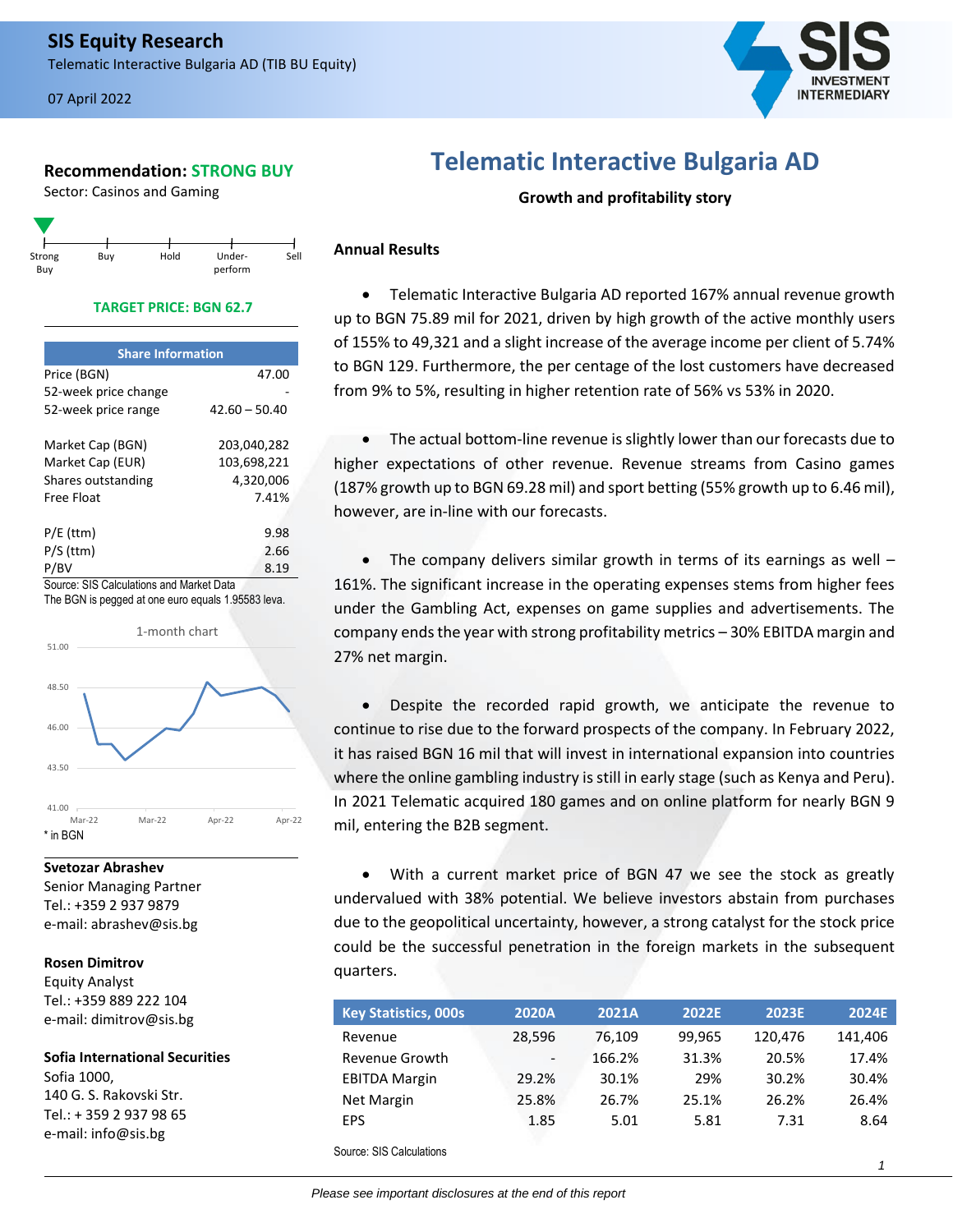## 07 April 2022



## **COMPANY DESCRIPTION**

Telematic Interactive Bulgaria AD is a licensed online gambling operator. The company operates under the Palms Bet brand on 34 territories in Bulgaria. Online games generate all revenue, and the services offered are in two directions - online casino and sports betting. The casino business offers online over 400 slot games, live casino, bingo and table games. In sports betting, customers have the opportunity to bet on over 20,000 sporting events. The activity started in 2014 and is growing intensively, initially offering only casino games. In 2018, the company began to offer sports bets. The activity is entirely B2C - customers are individuals who deposit funds to participate in a game.

|                               | <b>FINANCIAL METRICS</b> |                |          |                | Enterpise Value =                 |           |                         |           | 316,166         |
|-------------------------------|--------------------------|----------------|----------|----------------|-----------------------------------|-----------|-------------------------|-----------|-----------------|
| Income Statement (BGN th)     | 2018                     | 2019           | 2020     | 2021           | Cash & equiv. =                   |           |                         |           | 22,265          |
| <b>Operating Revenue</b>      | 2053.8                   | 4606.38        | 28,413   | 75,887         | $Debt =$                          |           |                         |           |                 |
| <b>Financial Income</b>       | 0                        | 0              | 183      | 222            | Equity Value =                    |           |                         |           | 338,431         |
| <b>Total Revenue</b>          | 2053.8                   | 4606.38        | 28,596   | 76,109         | Number of Outst. Shares           |           |                         |           | 4,320           |
| Operating expenses            | 1905.144                 | 4131.072       | 20,463   | 53,380         | Minority discount =               |           |                         |           | 20%             |
| EBIT                          | 148.656                  | 475.308        | 8,133    | 22,729         | Equity Value per share =          |           |                         |           | <b>BGN 62.7</b> |
| <b>EBITDA</b>                 | 148.656                  | 475.308        | 8,341    | 22,905         |                                   |           |                         |           |                 |
| Net profit                    | $-50.856$                | 287.532        | 7,384    | 20,352         |                                   |           | Required rate of return |           |                 |
|                               |                          |                |          |                |                                   |           | 12%                     | 13%       | 14%             |
| <b>Balance Sheet (BGN th)</b> | 2018                     | 2019           | 2020     | 2021           | <b>Minority Interst</b>           | 20%       | 69.1                    | 62.7      | 57.4            |
| <b>Current assets</b>         | 1,275                    | 1,367          | 6,439    | 22,780         |                                   | 10%       | 77.7                    | 70.5      | 64.5            |
| Cash & equiv.                 | 1,172                    | 1,125          | 5,311    | 22,265         |                                   |           |                         |           |                 |
| Non-current assets            | 522                      | 1,007          | 6,770    | 9,611          |                                   |           | <b>FINANCIAL RATIOS</b> |           |                 |
| PP&E and Inv. Properties      | 520                      | 485            | 277      | 287            | Per share                         | 2018      | 2019                    | 2020      | 2021            |
| <b>Total Assets</b>           | 1,798                    | 2,375          | 13,209   | 32,391         | Number of shares                  | 4,000,000 | 4,000,000               | 4,000,000 | 4,000,000       |
| <b>Current Liablities</b>     | 282                      | 593            | 4,044    | 7,614          | <b>EPS</b>                        | $-0.01$   | 0.07                    | 1.85      | 5.09            |
| ST Loans                      | ÷                        |                |          |                | <b>DPS</b>                        | 0.00      | 0.00                    | 0.00      | 0.07            |
| Non-current liabilities       | 22                       |                |          |                |                                   |           |                         |           |                 |
| LT Loans                      |                          |                |          | ä,             | <b>Growth &amp; Profitability</b> | 2018      | 2019                    | 2020      | 2021            |
| <b>Total Liabilities</b>      | 303                      | 593            | 4,044    | 7,614          | Revenue growth                    | 0.0%      | 124.3%                  | 520.8%    | 166.2%          |
| <b>Equity</b>                 | 1,494                    | 1,782          | 9,165    | 24,777         | Earnings growth                   | 0.0%      | 116.8%                  | 395.3%    | 160.9%          |
| <b>Net Working Capital</b>    | 994                      | 775            | 2,395    | 15,166         | <b>EBITDA</b> margin              | 7.2%      | 10.3%                   | 29.2%     | 30.1%           |
| <b>Total Debt</b>             |                          |                |          |                | Operating margin                  | 7.2%      | 10.3%                   | 28.4%     | 29.9%           |
| Net Debt                      | (1, 172)                 | (1, 125)       | (5, 311) | (22, 265)      | Net margin                        | $-2.5%$   | 6.2%                    | 25.8%     | 26.7%           |
| Cash Flow Statement (BGN th)  | 2018                     | 2019           | 2020     | 2021           | <b>Return &amp; Efficiency</b>    | 2018      | 2019                    | 2020      | 2021            |
| CF from operations            | ä,                       | $\blacksquare$ | 10,878   | 23,591         | <b>ROE</b>                        | $-3.4%$   | 16.1%                   | 80.6%     | 82.1%           |
| CF from investments           |                          |                | (6,687)  | (6, 330)       | <b>ROIC</b>                       | $-3.4%$   | 16.1%                   | 80.6%     | 82.1%           |
| <b>CAPEX</b>                  |                          |                |          | (182)          | Asset turnover                    | 1.1       | 1.9                     | 2.2       | 2.3             |
| Purchase of investments       |                          |                |          | (8,910)        |                                   |           |                         |           |                 |
| CF from financing             |                          |                | (5)      | (307)          | <b>Gearing &amp; Liquidity</b>    | 2018      | 2019                    | 2020      | 2021            |
| Change in debt                |                          |                |          | $\blacksquare$ | Debt-to-Equity                    | 0.0       | 0.0                     | 0.0       | 0.0             |
| Paid interest                 |                          |                |          | $\blacksquare$ | Net Debt to EBITDA                | $-0.1$    | $-0.4$                  | $-1.6$    | $-1.0$          |
| Paid dividends                |                          |                |          | (281)          | Cash ratio                        | 4.2       | 1.9                     | 1.3       | 2.9             |

| VALUATION                |          |         |         |                 |  |  |
|--------------------------|----------|---------|---------|-----------------|--|--|
|                          |          |         |         |                 |  |  |
|                          | 2022F    | 2023F   | 2024F   | TV              |  |  |
| Revenue                  | 99,965   | 120,476 | 141,406 | 2.5%            |  |  |
| Rev. growth %            | 31.3%    | 20.5%   | 17.4%   |                 |  |  |
| <b>NOPAT</b>             | 25,091   | 31,565  | 37,331  |                 |  |  |
| D&A                      | 1,121    | 1,250   | 1,379   |                 |  |  |
| <b>CAPEX</b>             | 1,295    | 1,295   | 1,295   |                 |  |  |
| Change in NWC            | (2, 263) | (1,264) | (890)   |                 |  |  |
| <b>Free Cash Flows</b>   | 22,654   | 30,256  | 36,525  | 356,554         |  |  |
| <b>Discounted FCF</b>    | 20,048   | 23,695  | 25,314  | 247,110         |  |  |
| Enterpise Value =        |          |         |         | 316,166         |  |  |
| Cash & equiv. $=$        |          |         |         | 22,265          |  |  |
| $Debt =$                 |          |         |         | 0               |  |  |
| Equity Value =           |          |         |         | 338,431         |  |  |
| Number of Outst. Shares  |          |         |         | 4,320           |  |  |
| Minority discount =      |          |         |         | 20%             |  |  |
| Equity Value per share = |          |         |         | <b>BGN 62.7</b> |  |  |
|                          |          |         |         |                 |  |  |

|                         | Required rate of return |      |      |      |
|-------------------------|-------------------------|------|------|------|
|                         |                         | 12%  | 13%  | 14%  |
| <b>Minority Interst</b> | 20%                     | 69.1 | 62.7 | 57.4 |
|                         | 10%                     | 77 7 | 70.5 | 64.5 |

| <b>FINANCIAL RATIOS</b>           |           |           |           |           |  |
|-----------------------------------|-----------|-----------|-----------|-----------|--|
| Per share                         | 2018      | 2019      | 2020      | 2021      |  |
| Number of shares                  | 4,000,000 | 4,000,000 | 4,000,000 | 4,000,000 |  |
| <b>EPS</b>                        | $-0.01$   | 0.07      | 1.85      | 5.09      |  |
| <b>DPS</b>                        | 0.00      | 0.00      | 0.00      | 0.07      |  |
|                                   |           |           |           |           |  |
| <b>Growth &amp; Profitability</b> | 2018      | 2019      | 2020      | 2021      |  |
| Revenue growth                    | 0.0%      | 124.3%    | 520.8%    | 166.2%    |  |
| Earnings growth                   | 0.0%      | 116.8%    | 395.3%    | 160.9%    |  |
| <b>EBITDA</b> margin              | 7.2%      | 10.3%     | 29.2%     | 30.1%     |  |
| Operating margin                  | 7.2%      | 10.3%     | 28.4%     | 29.9%     |  |
| Net margin                        | $-2.5%$   | 6.2%      | 25.8%     | 26.7%     |  |
|                                   |           |           |           |           |  |
| <b>Return &amp; Efficiency</b>    | 2018      | 2019      | 2020      | 2021      |  |
| <b>ROE</b>                        | $-3.4%$   | 16.1%     | 80.6%     | 82.1%     |  |
| <b>ROIC</b>                       | $-3.4%$   | 16.1%     | 80.6%     | 82.1%     |  |
| Asset turnover                    | 1.1       | 1.9       | 2.2       | 2.3       |  |
|                                   |           |           |           |           |  |
| <b>Gearing &amp; Liquidity</b>    | 2018      | 2019      | 2020      | 2021      |  |
| Debt-to-Equity                    | 0.0       | 0.0       | 0.0       | 0.0       |  |
| Net Debt to EBITDA                | $-0.1$    | $-0.4$    | $-1.6$    | $-1.0$    |  |
| Cash ratio                        | 4.2       | 1.9       | 1.3       | 2.9       |  |